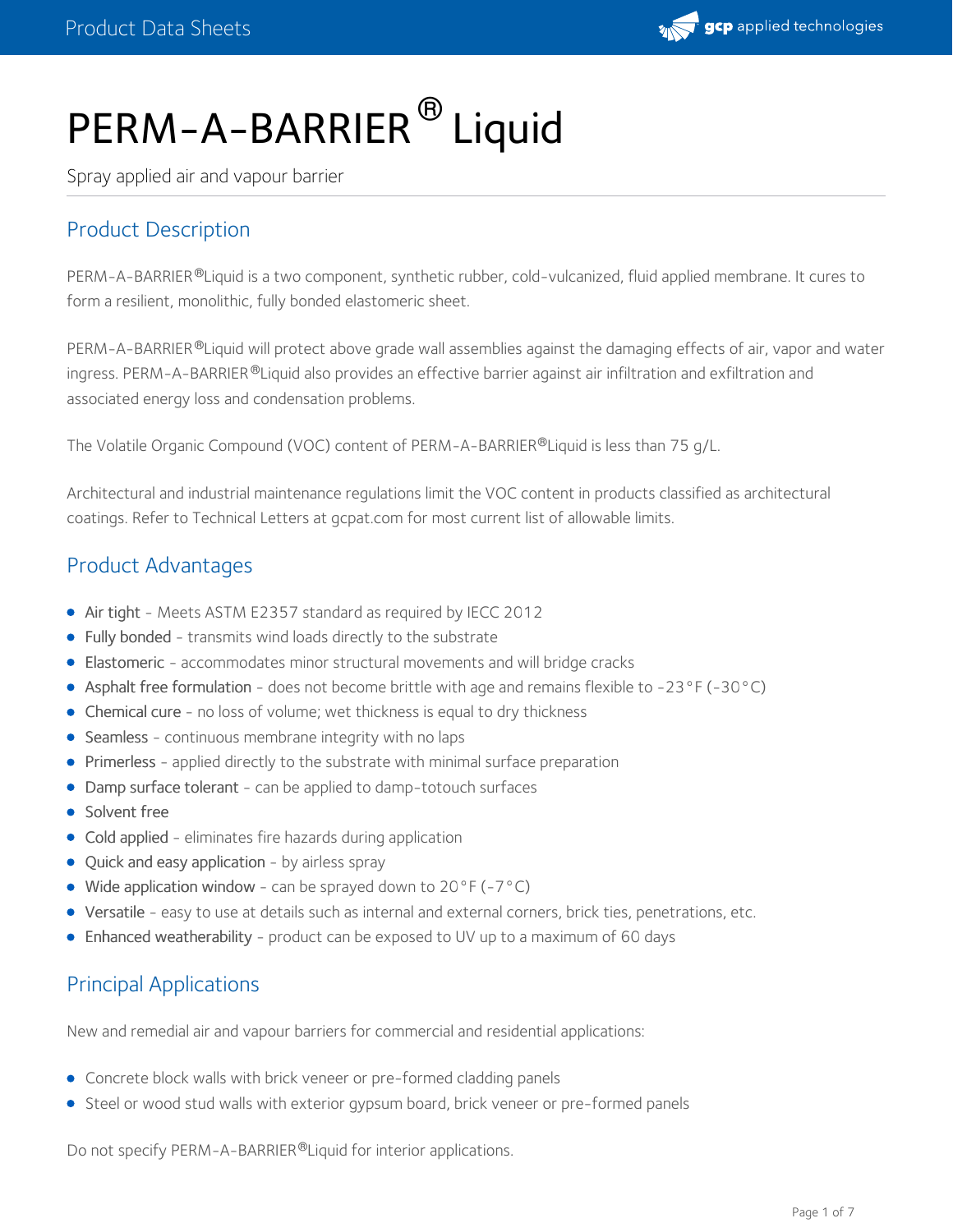

## System Components

- PERM-A-BARRIER® Liquid or horizontal and vertical applications
- S100 Sealant one part neutral curing, ultra low modulus silicone sealant for detailing and joint treatments
- $\bullet$  BITUTHENE<sup>®</sup> Liquid Membrane for details and terminations
- PERM-A-BARRIER® Wall Flashing heavy duty fullyadhered membrane for through-wall flashing details
- PERM-A-BARRIER® Detail Membrane flexible fully-adhered membrane for flashing around window jambs, door jambs and sills.
- PERM-A-BARRIER® Aluminum Flashing Aluminum Faced fully adhered flashing for protecting and sealing critical detail areas

## Installation

#### Safety

Refer to product label and Safety Data Sheet before use. All users should acquaint themselves with this information prior to working with the material. Carefully read detailed precaution statements on the product labels and SDS before use. SDSs can be obtained from our web site at gcpat.com or by calling our freephone: 866-333-3SBM (3726)

#### Application

PERM-A-BARRIER®Liquid is installed by airless spray application. GCP has a network of Specialist Spray Applicators who are trained and experienced in spray application. Contact GCP for further details of local applicators, application techniques and spray equipment.

#### Surface Preparation

All surfaces must be sound and free from spalled areas, loose aggregate, loose nails or screws, sharp protrusions or other matter that will hinder the adhesion or regularity of the membrane installation. The surface should also be free from frost, dirt, grease, oil or other contaminants. Clean loose dust and dirt from the surface by brushing or wiping with a clean, dry cloth.

#### Concrete and other Monolithic Cementitious Surfaces

Surface irregularities and voids greater than 1/2 in. (13 mm) in depth should be pre-treated with BITUTHENE®Liquid Membrane or repaired with a lean mortar mix or non-shrinking grout. Remove high spots greater than 1/8 in. (3 mm) in height. On highly dusty or porous substrates it may be necessary to apply PROCOR®Concrete Sealer before applying the PERM-A-BARRIER ®Liquid.

PERM-A-BARRIER®Liquid may be applied to green (minimum 3 day cure time) concrete or over damp-to-touch surfaces. Remove any visible water prior to application. In green concrete or damp substrate applications, direct sunlight may cause the surface temperature to rise rapidly, drawing moisture from the substrate and resulting in blisters and pinholes in the membrane. Under these conditions it may be necessary to apply PROCOR®Concrete Sealer or a scratch coat of Perm-A-Barrier Liquid before applying the full thickness of the PERM-A-BARRIER ®Liquid.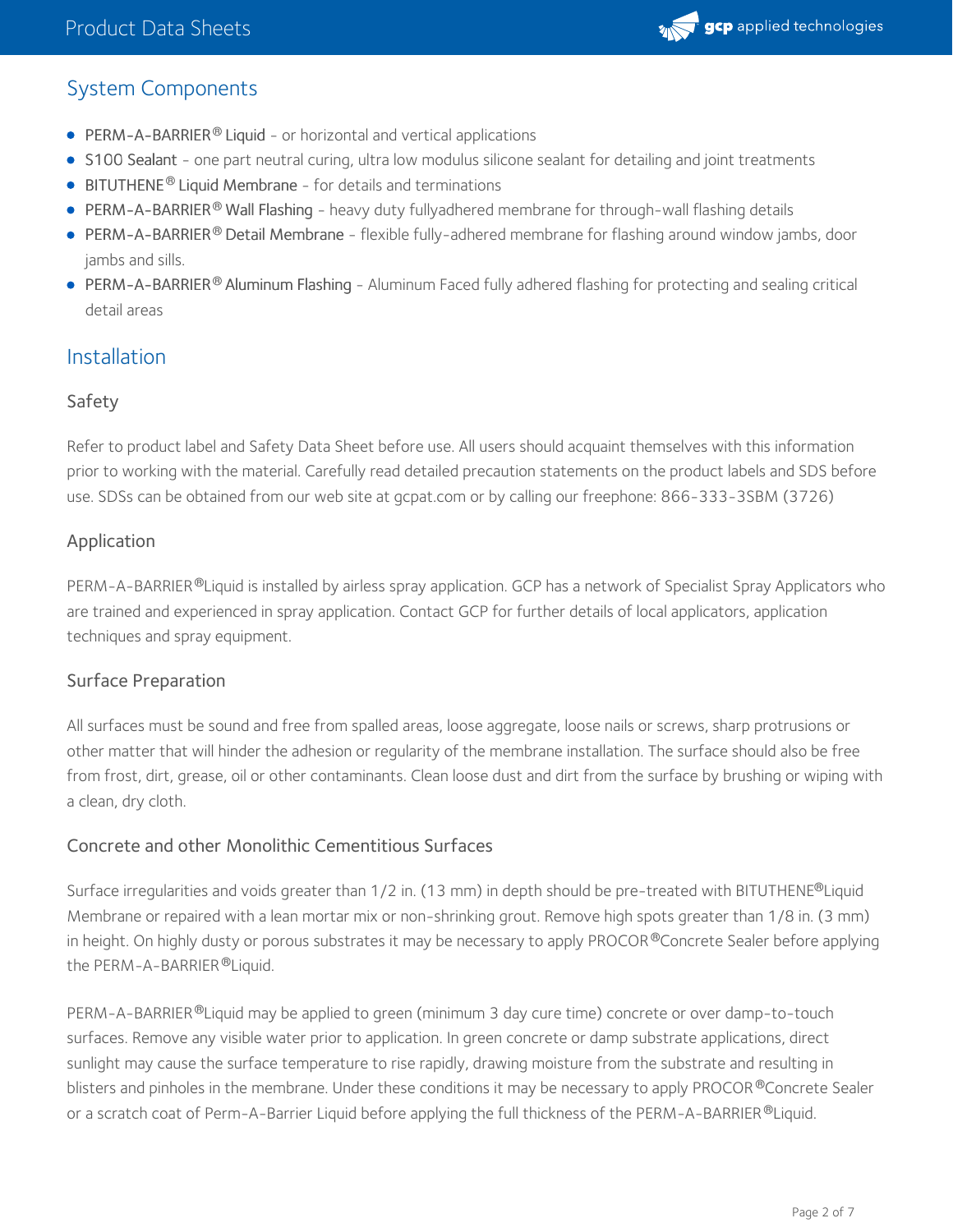#### Concrete Masonry Units (CMU)

The CMU surface should be smooth and free from projections. Strike all mortar joints full and flush to the face of the concrete block. Fill all voids and holes, particularly at the mortar joints, with a lean mortar mix or non-shrinking grout. Alternatively, a parge coat (typically one part cement to three parts sand) may be used over the entire surface.



### Exterior Sheathing Panels

PERM-A-BARRIER ®Liquid may be applied directly to exterior sheathing panels such as exterior drywall, plywood and oriented strand board (OSB) and glass faced wall boards. To avoid deflection at the panel joints, fasten corners and edges with appropriate screws. Fasteners should be driven flush with the panel surface (not counter sunk) and into the framing system in accordance with the manufacturers recommendations. Completely fill the sheathing joint with S100 Sealant and then install a scratch coat (approx. 15-30 mils) of S100 Sealant with a margin trowel or similar onto the face of the sheathing approximately 1 in. (25 mm) on each side of the sheathing joint, ensuring the edges are tapered to prevent shadowing of the spray application. Once the sealant is tack free, the Perm-A-Barrier Liquid may be applied.

For further information on joint treatment refer to Technical Letter 2, Substrate Preparation for Application of PERM-A-BARRIER® Products to Glass-Mat Faced Gypsum Sheathing or Technical Letter 6, Substrate Preparation for PERM-A-BARRIER®Liquid Applications.

#### Application Temperature

#### Spray Application

In spray applications using PERM-A-BARRIER®Liquid, it is possible to work at temperatures below 40°F (4°C) provided there is no frost or condensation on the substrate. The minimum temperature for spray application is  $20^{\circ}$  F (-7 $^{\circ}$ C). Contact your GCP representative for details of cold weather spraying or refer to Technical Letter 9, Spraying Perm-A-Barrier Liquid at low temperatures.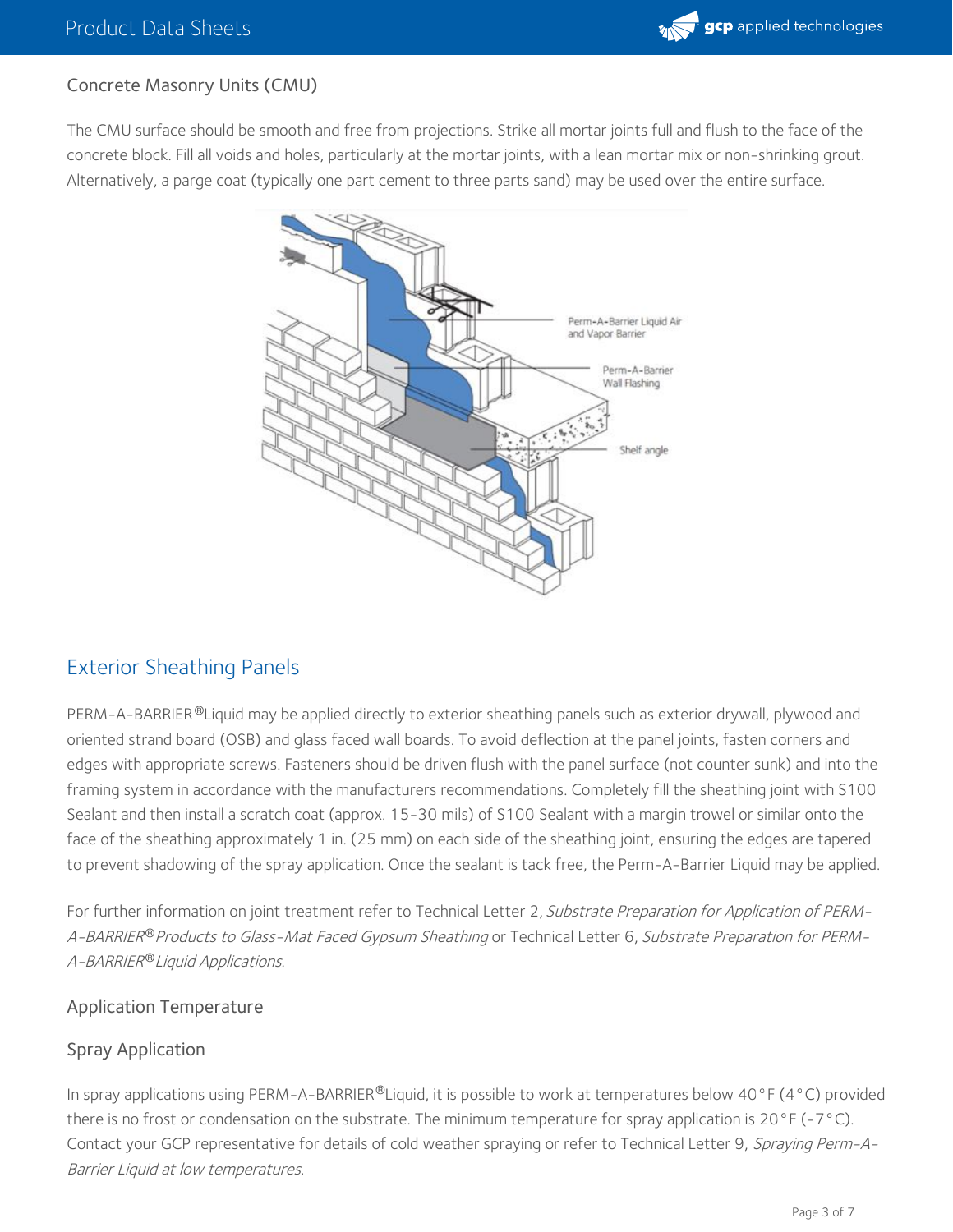

#### **Detailing**

Detailing should be completed prior to applying the full coverage of PERM-A-BARRIER®Liquid. The continuous field application should completely cover the detail areas to provide double thickness coverage. For a complete description and instructions on individual details, consult the separate detail sheets found on our web site at gcpat.com.

Transitions to beams, columns, window and door frames, etc. should be made with a strip of PERM-A-BARRIER®Detail Membrane, PERM-A-BARRIER ®Aluminum Flashing or PERM-A-BARRIER ®Wall Flashing. Only PERM-A-BARRIER ®Wall Flashing can be used for through wall flashing applications or under masonry units. Optimum adhesion will be achieved when the self-adhered flashing is lapped onto the cured Perm-A-Barrier Liquid. As soon as the PERM-A-BARRIER ® Liquid is tack-free, it is ready to accept the membrane. For further information, refer to Technical Letter 11, Adhesion of Rubberized Asphalt Membranes to PERM-A-BARRIER®Liquid in Air and Vapor Barrier Applications.

A minimum 6 in. (150 mm) wide strip of PERM-A-BARRIER®Detail Membrane, PERM-A-BARRIER®Aluminum Flashing or PERM-A-BARRIER®Wall Flashing should be installed and centered over all outside corners ensuring that all horizontal laps shed water. Self-adhered flashing at corners may be installed prior to the PERM-A-BARRIER®Liquid application in accordance with the applicable data sheet and installation instructions or after PERM-A-BARRIER ®Liquid has cured. Avoid installing S100 Sealant under self-adhered flashing.

Any gaps around penetrations should be caulked with BITUTHENE®Liquid Membrane or a polyurethane sealant prior to the PERM-A-BARRIER® Liquid application. Refer to GCP standard penetration detail for PERM-A-BARRIER®Liquid.

#### Thickness Control

Application thickness is controlled in both horizontal and vertical applications by marking the area and spot checking the thickness with a wet film thickness gauge. Swipe marks on the surface of the PERM-A-BARRIER®Liquid are acceptable as long as the minimum thickness is maintained.

#### Spraying

CAUTION! Do not add water or any other material to thin the product.

#### Part A reacts with water, releasing heat. Do not allow Part A to come in contact with water.

For PERM-A-BARRIER®Liquid, use qualified spray equipment systems. Mixing occurs within the spray gun assembly. Premix Part A prior to pumping to bring any settled material back into solution.

#### Coverage Rates

PERM-A-BARRIER®Liquid is typically applied at a minimum thickness of 60 mils (1.5 mm). The theoretical coverage rate (not including waste) at a 60 mils (1.5 mm) thickness is about 25 ft<sup>2</sup>/gal (0.6 m<sup>2</sup>/L). Coverage rates will be reduced over rough and uneven substrates.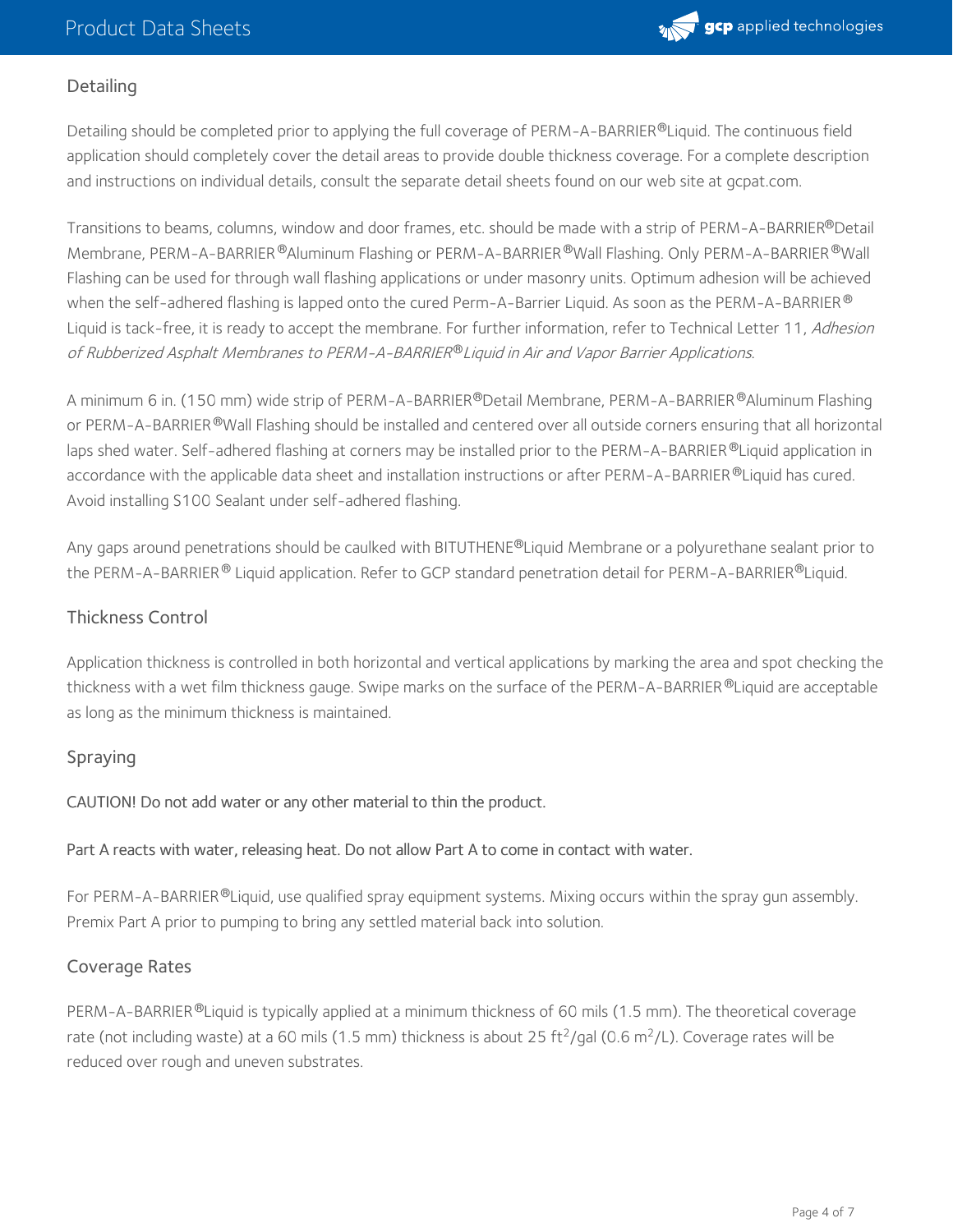

#### Application of Insulation and Finishes

Perm-A-Barrier Liquid is not suitable for permanent exposure and should be protected from the effects of sunlight as soon as possible after application. Insulation boards may be bonded to the PERM-A-BARRIER®Liquid by pressing them into place after the PERM-A-BARRIER  $^\circ$ Liquid has set enough to hold their weight but is still tacky (generally between 30 minutes and 4 hours depending on temperature). PERM-A-BARRIER®Liquid has sufficient tack to hold the weight of the boards but insulation clips are recommended for long term attachment. If the insulation cannot be applied within 60 days of the PERM-A-BARRIER ®Liquid application, some form of temporary protection (such as dark plastic sheet or tarpaulins) should be used to protect the product from the effects of sunlight.

## Cleaning

Tools and equipment are most effectively cleaned by allowing the material to cure and simply peeling it off the next day. PROCOR®Flushing Oil is available to clean spray equipment.

## Storage and Handling Information

PERM-A-BARRIER®Liquid (Part A and Part B) should be stored under cover in original sealed containers above 40°F (4°C) and below 100°F (38°C). Keep Part B from freezing during storage. The shelf life is 9 months in unopened containers.

## Limitations

PERM-A-BARRIER®Liquid should not be used in areas where it will be permanently exposed to sunlight, weather or traffic.

Maximum exposure period is 60 days.

Do not apply PERM-A-BARRIER®Liquid in wet weather. Once applied, the membranes will not be affected by light rain showers.

PERM-A-BARRIER <sup>®</sup>Liquid should not be used in negative-side waterproofing applications in hydrostatic condition.

PERM-A-BARRIER ®Liquid is not compatible with petroleum solvents, fuels and oils, materials containing creosote, pentachlorophenol or linseed oil.

## **Supply**

| <b>PRODUCT</b>                            | <b>UNIT OF SALE</b>          | APPROXIMATE COVERAGE <sup>1</sup> | WEIGHT AT 1.5 MM (60 MIL)                                                          | PALLETISATION                                         |
|-------------------------------------------|------------------------------|-----------------------------------|------------------------------------------------------------------------------------|-------------------------------------------------------|
| PERM-A-BARRIER <sup>®</sup> Liquid        | 75 gallon kit (284 L)        | 1875 $ft^2/kit$                   | 748 lbs/kit (339 kg),<br>net (573 lbs (260 kg) Part<br>A & 175 lbs (79 kg) Part B) | 1 or 2 kits/pallet, for orders<br>of 1 or 2 kits only |
| BITUTHENE <sup>®</sup> Liquid<br>Membrane | 1.5 gallon (5.7 L) (Part A & |                                   | 18 lbs/kit (8 kg)                                                                  | 100 kits/pallet                                       |
|                                           | Part B)                      |                                   |                                                                                    |                                                       |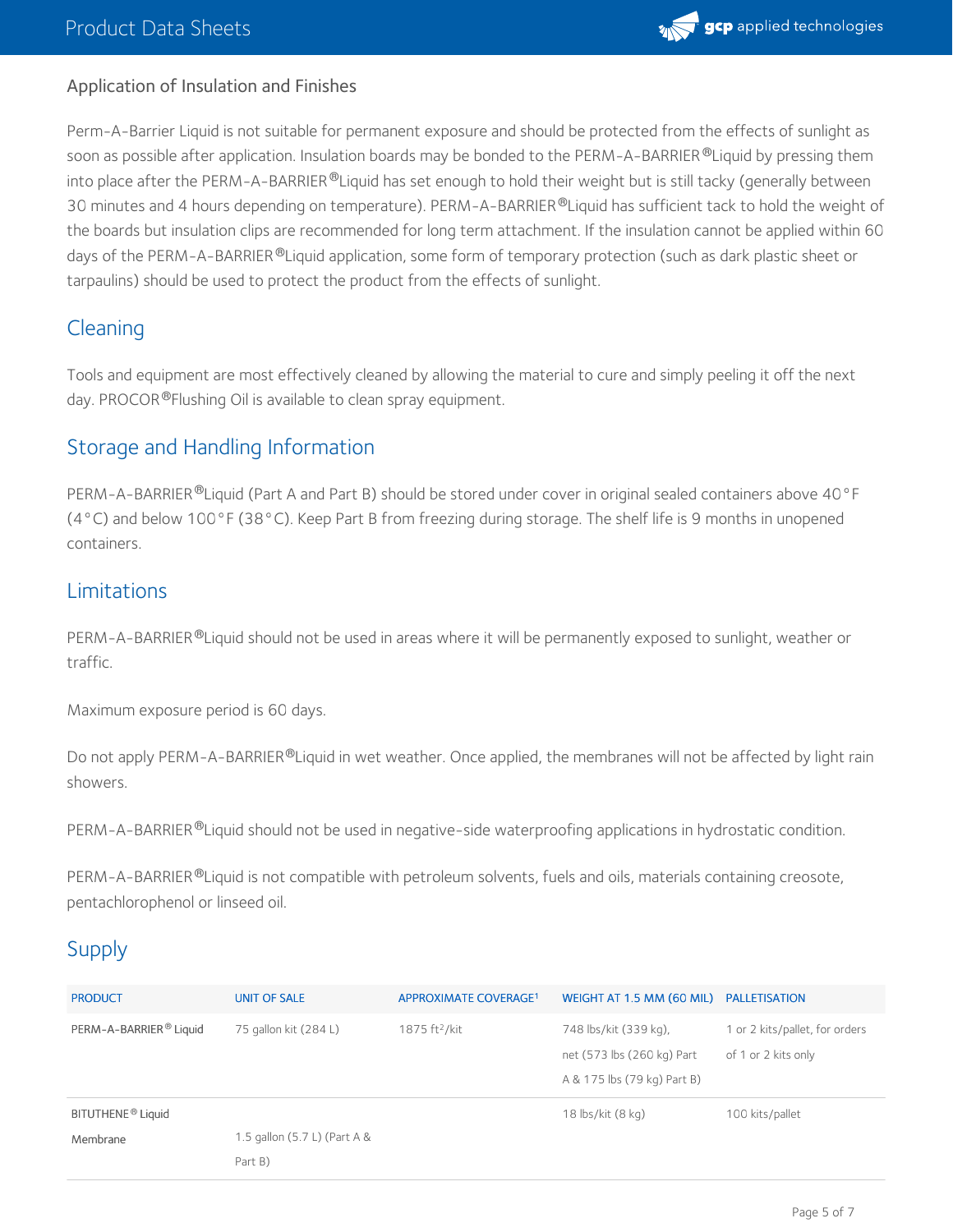## Product Data Sheets



| BITUTHENE <sup>®</sup> Liquid<br>Membrane                         | 4 gallon (15 L) (Part A & Part<br>B) |                             | 44 lbs/kit (20 kg)    | 24 kits/pallet                       |
|-------------------------------------------------------------------|--------------------------------------|-----------------------------|-----------------------|--------------------------------------|
| PERM-A-BARRIER <sup>®</sup> Wall<br>Flashing<br>12 in. (305 mm)   | 3 rolls                              | 75 linear ft per roll (7 m) | 25 lbs/roll (11 kg)   | 25 cartons (75 rolls) per pallet     |
| PERM-A-BARRIER® Wall<br>Flashing<br>18 in. (457 mm)               | 2 rolls                              | 75 linear ft per roll (7 m) | 37.5 lbs/roll (17 kg) | 25 cartons (50 rolls) per pallet     |
| PERM-A-BARRIER® Wall<br>Flashing<br>24 in. (610 mm)               | $1$ roll                             | 75 linear ft per roll (7 m) | 55 lbs/roll (25 kg)   | 35 cartons (35 rolls) per pallet     |
| PERM-A-BARRIER® Wall<br>Flashing<br>36 in. (914 mm)               | 1 roll                               | 75 linear ft per roll (7 m) | 75 lbs/roll (34 kg)   | 25 cartons (25 rolls) per pallet     |
| PERM-A-BARRIER® Detail<br>Membrane<br>6 in. (152 mm)              | 6 rolls                              | 75 linear ft per roll (7 m) | 11 lbs/roll (5 kg)    | 25 cartons (150 rolls) per<br>pallet |
| PERM-A-BARRIER <sup>®</sup> Detail<br>Membrane<br>9 in. (225 mm)  | 4 rolls                              | 75 linear ft per roll (7 m) | 16 lbs/roll (7 kg)    | 25 cartons (100 rolls) per<br>pallet |
| PERM-A-BARRIER <sup>®</sup> Detail<br>Membrane<br>12 in. (305 mm) | 3 rolls                              | 75 linear ft per roll (7 m) | 22 lbs/roll (10 kg)   | 35 cartons (75 rolls) per pallet     |

# Physical Properties

| <b>PROPERTY</b>                                                                | <b>TYPICAL VALUE</b>                                     | <b>TEST METHOD</b>              |
|--------------------------------------------------------------------------------|----------------------------------------------------------|---------------------------------|
| Air permeance at 1.57 psf (75 Pa) pressure<br>difference                       | <0.0002 cfm/ft <sup>2</sup> (<0.001 L/s/m <sup>2</sup> ) | <b>ASTM E2178</b>               |
| Assembly air permeance at 1.57 psf (75<br>Pa) pressure difference <sup>1</sup> | <0.0008 cfm/ft <sup>2</sup> (<0.004 L/s/m <sup>2</sup> ) | <b>ASTM E2357</b>               |
| Water vapour permeance                                                         | 0.08 Perms $(4.6 \text{ ng}/\text{Pa.s.m}^2)$            | ASTM E96 - method B             |
| Water vapour permeance after aging <sup>2</sup>                                | 0.033 Perms (1.9 ng/Pa.s.m <sup>2</sup> )                | CAN/CGSB-51.33-89               |
| Pull adhesion to concrete block (CMU) <sup>4</sup>                             | 35 psi (0.24 N/mm <sup>2</sup> )                         | ASTM D4541                      |
| Pull adhesion to glass faced wall board                                        | 18 psi (0.12 N/mm <sup>2</sup> ) (pulls board apart)     | <b>ASTM D4541</b>               |
| Peel adhesion to concrete <sup>4</sup>                                         | 5 lbs/in. (880 N/m)                                      | ASTM D903 modified <sup>3</sup> |
| Elongation                                                                     | 500%                                                     | ASTM D412                       |